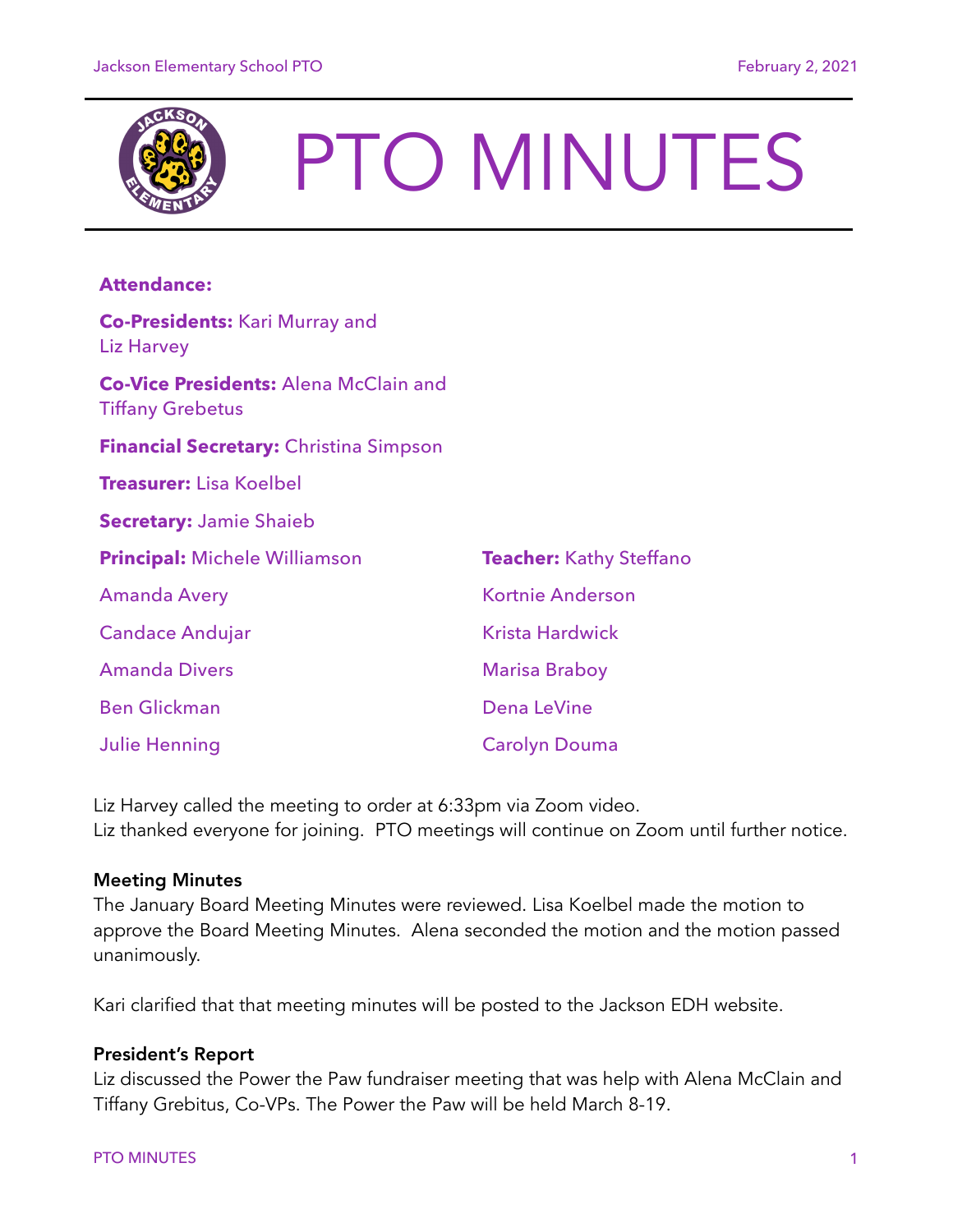Kari and Liz will host a coffee talk on Feb. 25 at 7pm to discuss open Board positions. They invite everyone who is interested in helping support Jackson to attend and learn more about what the PTO does. Please RSVP to Kari or Liz directly of email [communication@jacksonedhpto.org](mailto:communication@jacksonedhpto.org) for the zoom information. They requested for everyone to reach out and see they know anyone who wants to get involved. Liz recognized everyone on the Board and shared appreciation for their efforts during this last school year.

## Financial Report

Lisa reported the financials for January.

There were no expenses this month and the income is as follows:

- \$40 marquee
- \$21 Nugget
- \$137 box tops

## Principal's Report

Everyone is getting excited for Spirit Week next week. Each day the kids can come to school with crazy hair, crazy sock,etc. Mrs. Williamson have little surprises for all the classrooms.

The teachers will start working on the Power the Paw video.

Mrs. Williamson received a proposal from Mrs. Robbins on obtaining additional water filling stations. Mrs.Robbins step-daughter inherited gym equipment and water bottle filling stations and is willing to sell them to PTO. She requested the PTO submit a proposed amount. One of the water filling station has a fountain and the other is only for filling water. Mrs. Williamson has requested the district to pay for the installation of the station if PTO was willing to purchase them. Mrs. Williamson is waiting for the bid from the contractor.

Science Fair is coming up on March 25. Students in grades 1 & 2 have the option to present their projects in their classrooms. Students in grades 3,4, 5 will not present at all. Their projects will be only displayed in the Ruppel Center and the judges will come through on March 24 after school. Each classroom will go through the Ruppel Center to see all the projects at scheduled times.

Alena McClain provided an update on the water bottle filling station. She informed everyone that she is waiting to hear back from Raley's to see if Jackson PTO qualifies to receive funding to purchase water bottle filling stations. The previous quote received for just installation was around \$8000-\$10000 per fountain.